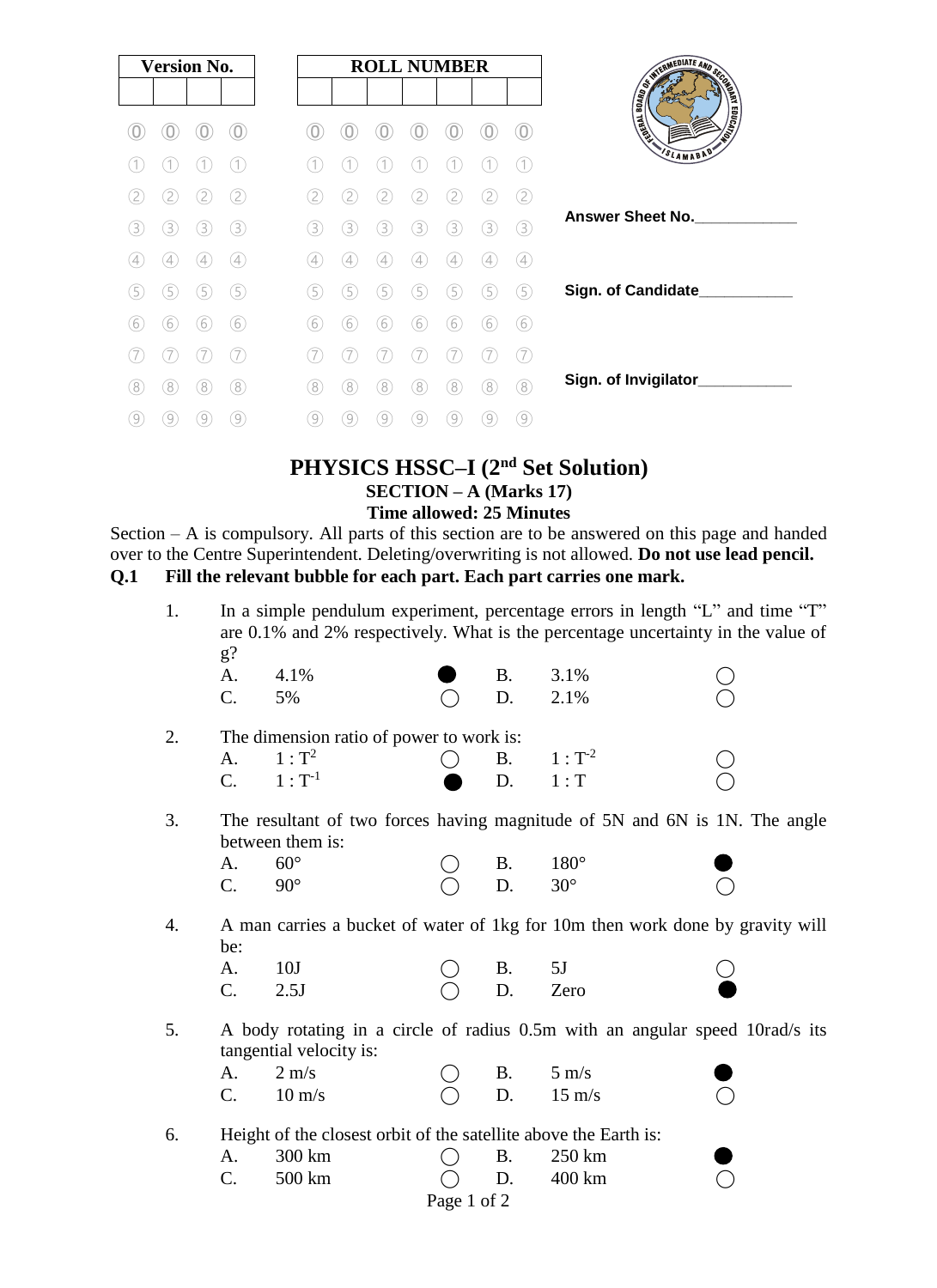| 7.  | Entropy of hot reservoir of a heat engine:                                                                             |                                                                                  |  |           |                   |  |  |  |  |  |  |
|-----|------------------------------------------------------------------------------------------------------------------------|----------------------------------------------------------------------------------|--|-----------|-------------------|--|--|--|--|--|--|
|     | A.                                                                                                                     | Increases                                                                        |  |           |                   |  |  |  |  |  |  |
|     | <b>B.</b>                                                                                                              | Decreases                                                                        |  |           |                   |  |  |  |  |  |  |
|     | C.                                                                                                                     | Is zero<br>Remains constant                                                      |  |           |                   |  |  |  |  |  |  |
|     | D.                                                                                                                     |                                                                                  |  |           |                   |  |  |  |  |  |  |
| 8.  | Resonance curve is fairly flat for:                                                                                    |                                                                                  |  |           |                   |  |  |  |  |  |  |
|     | A.                                                                                                                     | Heavily damped system                                                            |  |           |                   |  |  |  |  |  |  |
|     | <b>B.</b>                                                                                                              | Moderately damped system                                                         |  |           |                   |  |  |  |  |  |  |
|     | C.                                                                                                                     | OOO<br>Lightly damped system                                                     |  |           |                   |  |  |  |  |  |  |
|     | D.                                                                                                                     | Equally flat for all cases                                                       |  |           |                   |  |  |  |  |  |  |
| 9.  | Fringe width in Young's double slit experiment increases when:                                                         |                                                                                  |  |           |                   |  |  |  |  |  |  |
|     | A.                                                                                                                     | Wavelength increases                                                             |  |           |                   |  |  |  |  |  |  |
|     | <b>B.</b>                                                                                                              | Distance between source and screen decreases                                     |  |           |                   |  |  |  |  |  |  |
|     | C.                                                                                                                     | Distance between slits increases                                                 |  |           |                   |  |  |  |  |  |  |
|     | D.                                                                                                                     | The width of the slits increases                                                 |  |           |                   |  |  |  |  |  |  |
| 10. | The regular array of atoms in a crystal forms a natural diffraction grating with                                       |                                                                                  |  |           |                   |  |  |  |  |  |  |
|     |                                                                                                                        | spacing of:                                                                      |  |           |                   |  |  |  |  |  |  |
|     | A.                                                                                                                     | $10^{-10}$ m                                                                     |  | <b>B.</b> | $10^{-6}$ m       |  |  |  |  |  |  |
|     | C.                                                                                                                     | $10^{12}$ m                                                                      |  | D.        | $10^{15}$ m       |  |  |  |  |  |  |
| 11. |                                                                                                                        | Work done by centripetal force of 10 N moving in a circle of radius 5 m will be: |  |           |                   |  |  |  |  |  |  |
|     | A.                                                                                                                     | Zero J                                                                           |  | <b>B.</b> | 25J               |  |  |  |  |  |  |
|     | C.                                                                                                                     | 50J                                                                              |  | D.        | 75 J              |  |  |  |  |  |  |
| 12. | A particle is falling freely through a viscous medium with terminal velocity. Its                                      |                                                                                  |  |           |                   |  |  |  |  |  |  |
|     |                                                                                                                        | acceleration is:                                                                 |  |           |                   |  |  |  |  |  |  |
|     | А.                                                                                                                     | $a = g$                                                                          |  | <b>B.</b> | a > g             |  |  |  |  |  |  |
|     | C.                                                                                                                     | a < g                                                                            |  | D.        | $a = 0$           |  |  |  |  |  |  |
|     |                                                                                                                        |                                                                                  |  |           |                   |  |  |  |  |  |  |
| 13. | The fundamental frequency of a closed organ pipe is 50Hz. The frequency of<br>second overtone is:                      |                                                                                  |  |           |                   |  |  |  |  |  |  |
|     |                                                                                                                        |                                                                                  |  |           | 150 Hz            |  |  |  |  |  |  |
|     | А.                                                                                                                     | 100 Hz                                                                           |  | <b>B.</b> |                   |  |  |  |  |  |  |
|     | C.                                                                                                                     | 200 Hz                                                                           |  | D.        | 250 Hz            |  |  |  |  |  |  |
| 14. | When a tuning fork of frequency 100Hz is sounded with a tuning fork B, the                                             |                                                                                  |  |           |                   |  |  |  |  |  |  |
|     | number of beats per second is 2. After waxing B, the number of beats per second<br>is 1. Frequency of fork B is:       |                                                                                  |  |           |                   |  |  |  |  |  |  |
|     | А.                                                                                                                     | 98 Hz                                                                            |  | Β.        | 99 Hz             |  |  |  |  |  |  |
|     | C.                                                                                                                     | 101 Hz                                                                           |  | D.        | 102 Hz            |  |  |  |  |  |  |
|     |                                                                                                                        |                                                                                  |  |           |                   |  |  |  |  |  |  |
| 15. | A vector <b>A</b> is along positive x-axis. If <b>B</b> is another vector such that $\mathbf{A} \times \mathbf{B} = 0$ |                                                                                  |  |           |                   |  |  |  |  |  |  |
|     |                                                                                                                        | then $\vec{B}$ would be:                                                         |  |           |                   |  |  |  |  |  |  |
|     | А.                                                                                                                     | 4j                                                                               |  | <b>B.</b> | $-4i$             |  |  |  |  |  |  |
|     | C.                                                                                                                     | $-(i+j)$                                                                         |  |           | D. $(j+k)$        |  |  |  |  |  |  |
| 16. | A man standing on the edge of cliff throws a stone vertically upwards with certain                                     |                                                                                  |  |           |                   |  |  |  |  |  |  |
|     | speed. He then throws another stone downwards with same speed. Find the ratio                                          |                                                                                  |  |           |                   |  |  |  |  |  |  |
|     |                                                                                                                        | of the speed of two stones when they hit the ground.                             |  |           |                   |  |  |  |  |  |  |
|     | А.                                                                                                                     | 1:1                                                                              |  | <b>B.</b> | 1:2               |  |  |  |  |  |  |
|     | $\mathcal{C}$ .                                                                                                        | 1:3                                                                              |  | D.        | 1:4               |  |  |  |  |  |  |
| 17. | Angular speed of hour hand of a clock is:                                                                              |                                                                                  |  |           |                   |  |  |  |  |  |  |
|     | А.                                                                                                                     | 1 rev/60min                                                                      |  | <b>B.</b> | $1$ rev/ $12$ hr  |  |  |  |  |  |  |
|     | C.                                                                                                                     | $1$ rev/24hr                                                                     |  | D.        | $1$ rev/ $60$ sec |  |  |  |  |  |  |
|     |                                                                                                                        |                                                                                  |  |           |                   |  |  |  |  |  |  |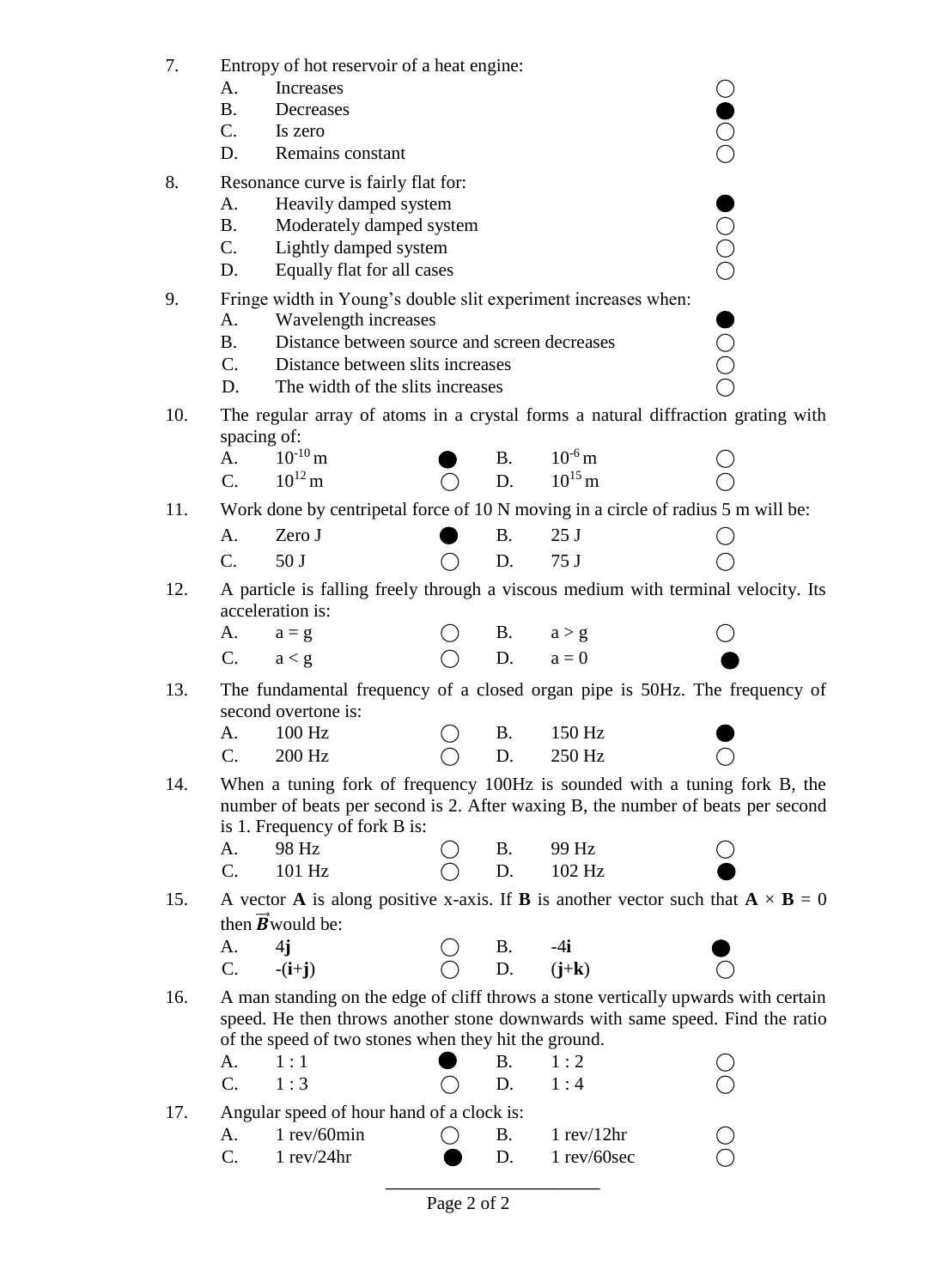

Federal Board HSSC-I Examination Physics Model Question Paper (Curriculum 2006)

Time allowed: 2.35 hours Total Marks: 68

Note: Answer any fourteen parts from Section 'B' and attempt any two questions from Section 'C' on the separately provided answer book. Write your answers neatly and legibly.

# **SECTION – B** (Marks 42)

- **Q.2** Attempt any **FOURTEEN** parts. All parts carry equal marks.  $(14 \times 3 = 42)$ 
	- i. Find distance travelled by light in one year.
	- Ans. S=vt

 $S = 3 \times 10^8 \times 365 \times 24 \times 60 \times 60$  $S = 9.4608 \times 10^{15}$ m

ii. Enlist three main causes of errors in measurement.

Ans. Three main causes of errors in measurements are inappropriate technique, faulty apparatus and negligence of user.

- 1. Personal error due to negligence of user.
- 2. Systematic error due to faulty apparatus.
- 3. Random error due to unknown causes that make variations in results of repeated measurements.
- iii. Calculate the angle between two vectors for which magnitude of dot and cross product is same.

Ans. 
$$
AB\cos\theta = AB\sin\theta
$$

$$
1 = \frac{\sin\theta}{\cos\theta}
$$

$$
\tan\theta = 1
$$

$$
\theta = \tan^{-1} 1
$$

$$
\theta = 45^{\circ}
$$

iv. Why tightening of screw with long arm spanner is **NOT** recommended?

Ans. Long arm spanner will produce large torque because of large moment arm. This large torque can deteriorate the threads of screw.

v. Why First law of motion is also called 'law of inertia'?

Ans. First law of motion says that the body will maintain its state of rest or uniform motion in the absence of net force. This state maintaining ability of the body is also known as inertia. That's why First law of motion is also called 'law of inertia'.

vi. A projectile has maximum range at 200 m. What will be the maximum height attained by it?

Ans. R<sub>MAX</sub> = 
$$
\frac{v^2}{g}
$$
 = 200 as  $\theta = 45^{\circ}$  for R<sub>MAX</sub> and sin (2×45) = 1  
\nHence 
$$
H = \frac{v^2 \sin^2 \theta}{2g} = \frac{v^2}{g} \times \frac{\sin^2 \theta}{2} = 200 \times \frac{1}{4} = 50m
$$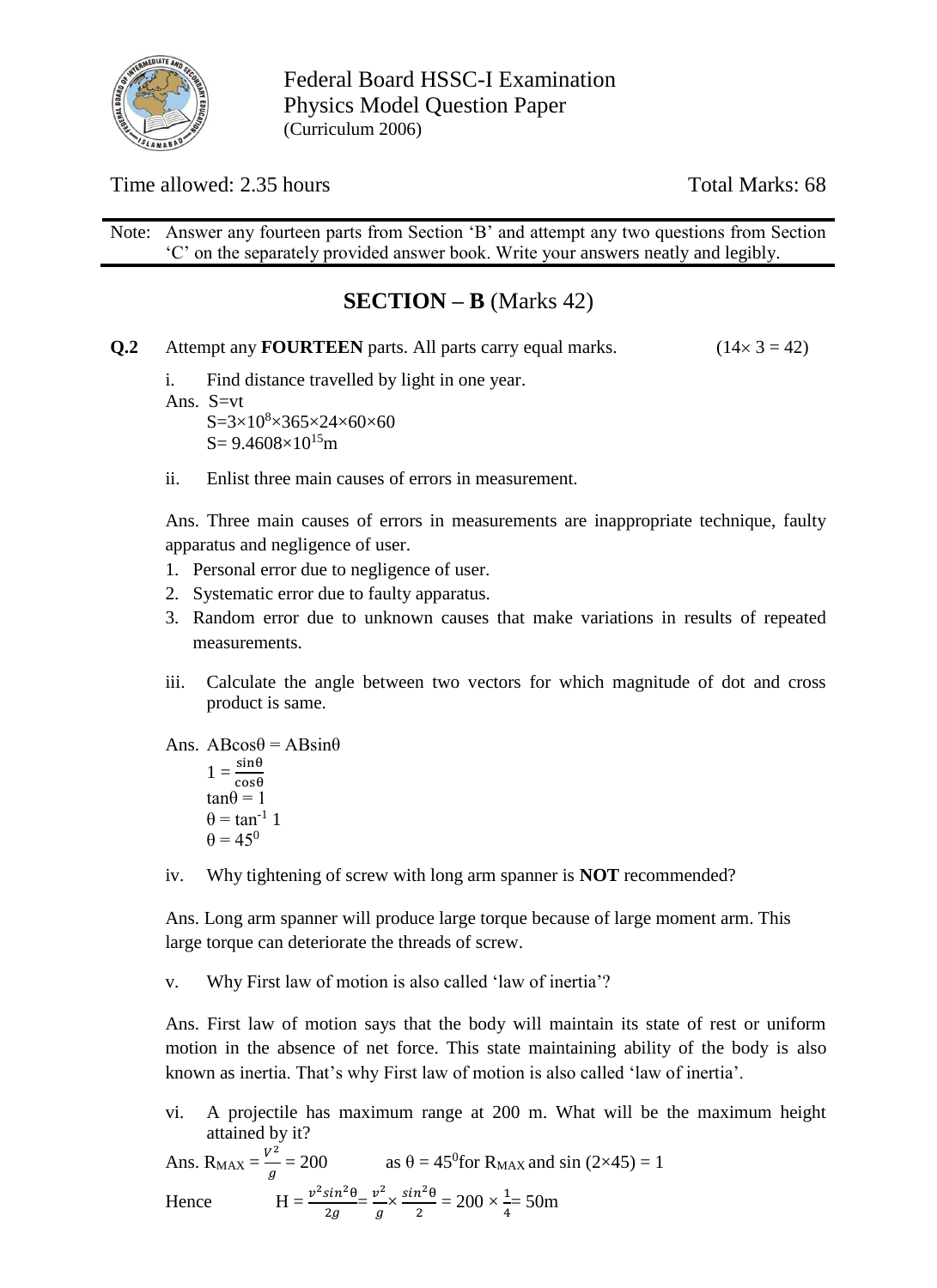vii. What is meant by conservative field. Give two examples.

Ans. A field in which work done in a closed path is zero and is independent of path followed is called conservative field. Gravitational and electric field are examples of conservative fields.

viii. A proton accelerates from rest to a speed  $5 \times 10^7$ m/s, covers a distance of 10 cm. Find the force required for it.

Ans.F = ma  
\n
$$
a = \frac{v_f^2 - v_t^2}{2S}
$$
\n
$$
F = m \left(\frac{v_f^2 - v_t^2}{2S}\right)
$$
\n
$$
F = 20 \times 10^{-12} N
$$

ix. How moment of inertia of a ring and a disc can be equal?

Ans. Moment of inertia of ring =  $MR^2$  and Moment of inertia of disc =  $\frac{1}{2}MR^2$ . Hence 2 modifying the mass and radius of ring  $\frac{M}{2}$  and  $\frac{R}{\sqrt{2}}$  as compared to mass and radius of disc M and R, moment of inertia of both objects can be equated. Also modifying the mass and radius of disc 2M and  $\sqrt{2}R$  as compared to mass and radius of ring M and R, moment of inertia of both objects can be equated.

x. Why racing cars and boat are designed oblonged shape?

Ans. Racing cars and boats are designed oblong to reduce the turbulence of fluid (air) by streamlining it. Hence cars and boats move faster due to less resistance offered by air which results into less expenditure of fuel.

xi. What do you understand by Stokes law. Also write its formula?

Ans. Stokes law states that drag force acting upward on the falling spherical objects in resistive medium is  $6\pi r\gamma$ , where r is the radius of sphere,  $\eta$  is the viscosity of fluid and v is velocity of falling object. Hence drag force  $F_D = 6\pi r \eta v$ .

xii. The depth of upper hole of a liquid container is h. What will be the depth of lower hole where speed of efflux of liquid become double than the upper hole?

Ans. As 
$$
v = \sqrt{2gh}
$$
  
\nSo  $v' = \sqrt{2gh'}$   
\nGiven  $v' = 2v$   
\n $\sqrt{2gh'} = 2\sqrt{2gh}$   
\nSquaring both sides give  
\n $2gh' = 8gh$   
\nHence  $h' = 4h$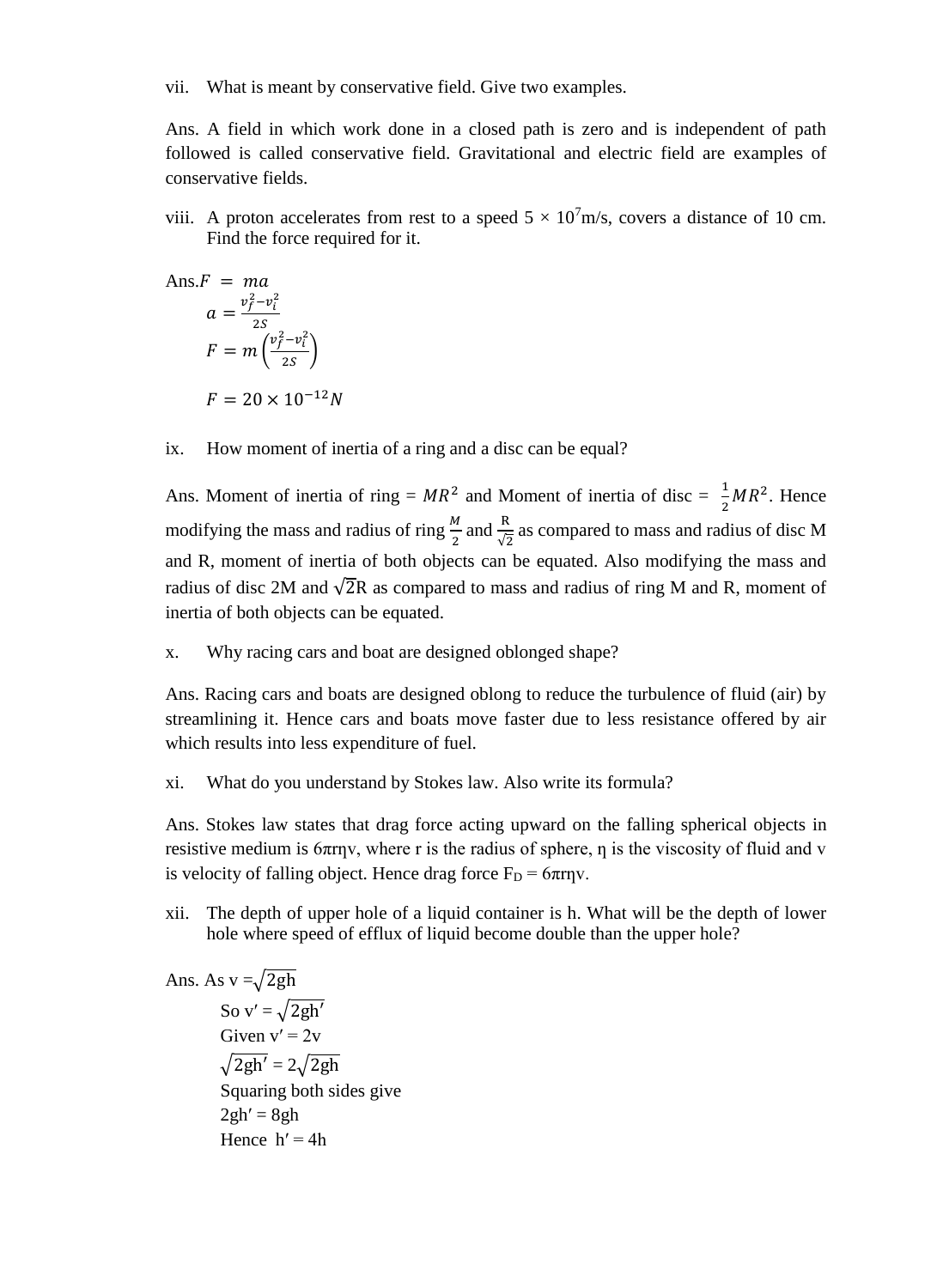xiii. What are the practical examples of free and forced oscillations?

Ans. **Free oscillations:** Pendulum, mass spring system, tuning fork, wires of musical system.

**Free oscillations:** Pushing swing to maintain oscillations, oscillations produced in hanging bridge due to marching troops, oscillations produced in water molecules by microwave oven.

xiv. Why the length of simple pendulum is taken upto centre of bob?

Ans. As vibrations of simple pendulum are carried out under the action of gravitational pull of earth and point of action of earth's gravitational pull is center of gravity of the body. Center of gravity of bob is center point of bob that's why length of pendulum is taken up to center of bob.

xv. Explain frequency and phase change of mechanical wave after reflection from rare to denser.

Ans. When a mechanical wave travelling through rare medium reflects from denser medium, its phase shift by 180° and frequency remain unchanged after reflection. When a mechanical wave travelling through denser medium reflects from rare medium, it suffers no phase change and no frequency change.

xvi. In Young's double slit experiment, to measure the wavelength of light, it is desirable to have the screen as far from the slits as possible. Why?

Ans. As fringe width is directly proportional to the distance of screen from slits. Hence far off screen from slits will create wide fringes on the screen whose width can be calculated with more accuracy. This will decrease the uncertainty in the measurement of wavelength of light used which require fringe width.

xvii. How can we obtain coherent source of light?

Ans. Coherent sources of light can be obtained by:

- i. Division of wave length as in Young's double slits, Fresnel's byprism and Lioyed's mirror.
- ii. Division of amplitude by partial reflection and transmission at a boundary as in Newton's rings.
- xviii.Calculate the wavelength of light used when 2000 fringes are observed by moving the mirror of Michelson interferometer by 0.5 mm.

Ans. 
$$
\lambda = \frac{2P}{m}
$$
  

$$
\lambda = \frac{2 \times 0.5 \times 10^{-3}}{2000} = 0.5 \times 10^{-6} m
$$

- xix. Calculate work done by thermodynamic system during volume change.
- Ans. Consider a gas contained in a cylinder having movable piston, then work will be  $W = F\Lambda X$  $F = PA$  $W = PA\Delta X$  $W = P\Delta V$ So work is product of pressure and change in volume.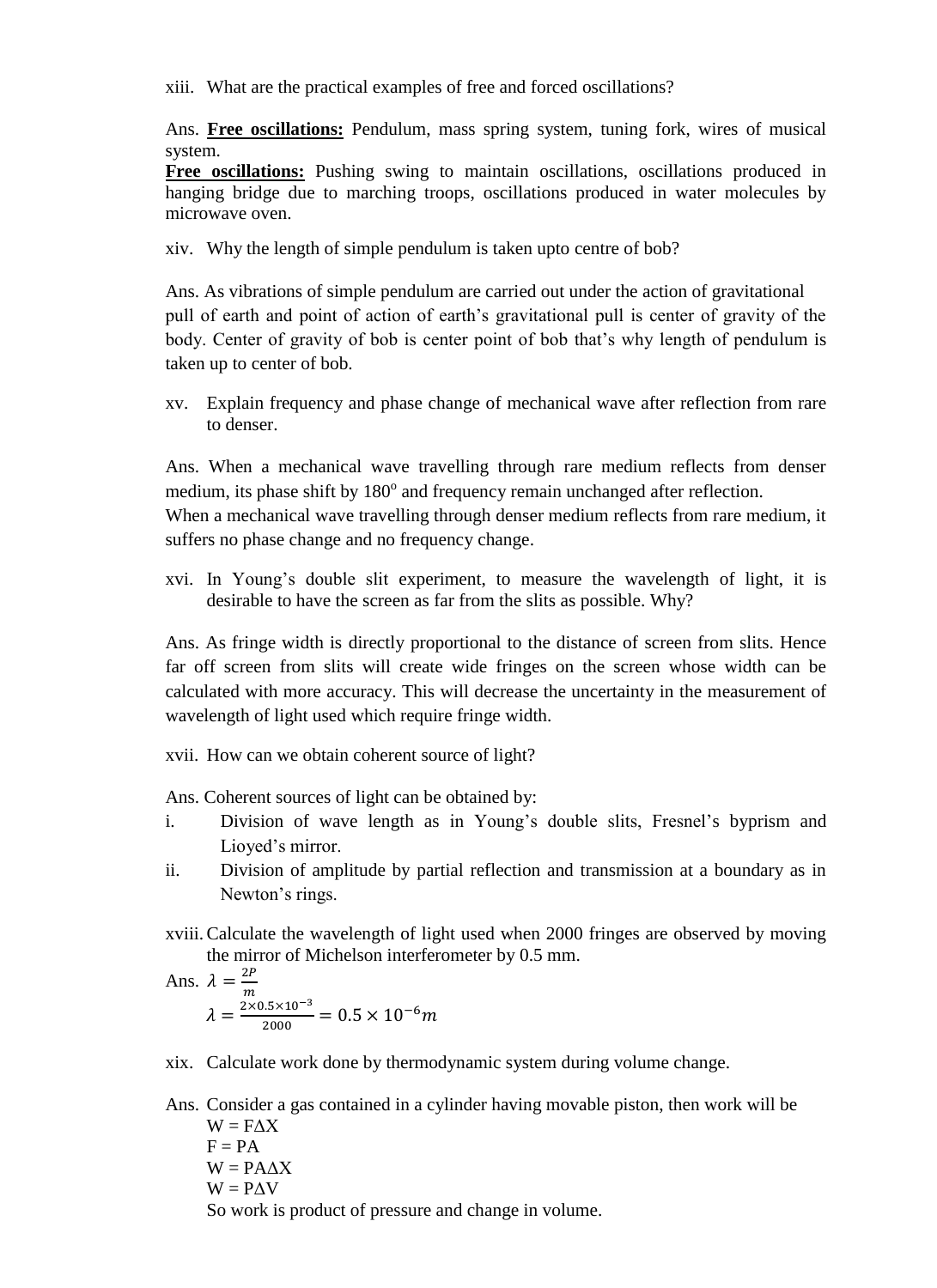xx. Two Carnot engines 'A' and 'B' have their sources at 327°C and 227°C and sinks at 127°C and 27°C respectively. Compare their efficiencies.

Ans. 
$$
\eta_A : \eta_B = (1 - \frac{T_{A2}}{T_{A1}}) : (1 - \frac{T_{B2}}{T_{B1}})
$$
  
\n $\eta_A : \eta_B = (1 - \frac{127}{327}) : (1 - \frac{27}{227})$   
\n $\eta_A : \eta_B = (\frac{327 - 127}{327}) : (\frac{227 - 27}{227})$   
\n $\eta_A : \eta_B = \frac{200}{327} : \frac{200}{127}$   
\n $\eta_A : \eta_B = \frac{1}{327} : \frac{1}{127}$   
\n $\eta_A : \eta_B = 127 : 327$ 

#### **SECTION – C**(Marks 26)

**Note:** Attempt any **TWO** questions. All questions carry equal marks. ( $2 \times 13 = 26$ )

**Q.3** a. Derive relation for Bernoulli's equation. **(6)**

Ans. Bernoulli's equation that relates the pressure, flow speed and height for flow of an ideal fluid. Such that mathematically

 $P_1 + \frac{1}{2}$  $\frac{1}{2}$ ρ v<sub>1</sub><sup>2</sup>+ρgh<sub>1</sub>=P<sub>2</sub>+ $\frac{1}{2}$  $\frac{1}{2} \rho v_2^2 + \rho g h_2$  $P+\frac{1}{2}\rho v^2+\rho gh=constant$ 

Bernoulli's equation is simply law of conservation of energy applied to fluids in motion. Consider an ideal fluid flowing through a pipe of non uniform size as illustrated in fig. The work 'W' is due to force other than the conservation force of gravity, so it equals the change in the total mechanical energy (kinetic energy plus gravitational potential energy) associated with the fluid element.

W=ΔE W=ΔK+ΔU The total work done will be sum of all the individual work done.  $W=W_1+W_2$ For end 1 By definition of work  $W_1=F_1. \Delta X_1$  $W_1 = F_1 \Delta X_1 \cos \theta$ Here  $\theta$ =0 and cos 0=1 therefore W<sub>1</sub>=F<sub>1</sub> $\Delta$ X<sub>1</sub> For end 2 by definition of work  $W_2 = F_2.X_2$   $W_2 = F_2 \Delta X_2 \cos\theta$ Here  $\theta$ =180 and cos 180=-1 Therefore  $W_2 = -F_2 \Delta X_2$ By definition of pressure  $P=\frac{F}{A}$  $Or$  F=PA From equation above equations, we can write For end 1  $W_2 = P_1A_1 \Delta X_1$ For end 2  $W_2 = -P_2A_2 \Delta X_2$ Since ΔV=AΔX By definition of density  $\rho = \frac{\Delta m}{\Delta m}$ Δv Or  $\Delta v = \frac{\Delta m}{\rho}$ Comparing above equations Δm ρ  $=$  $A\Delta x$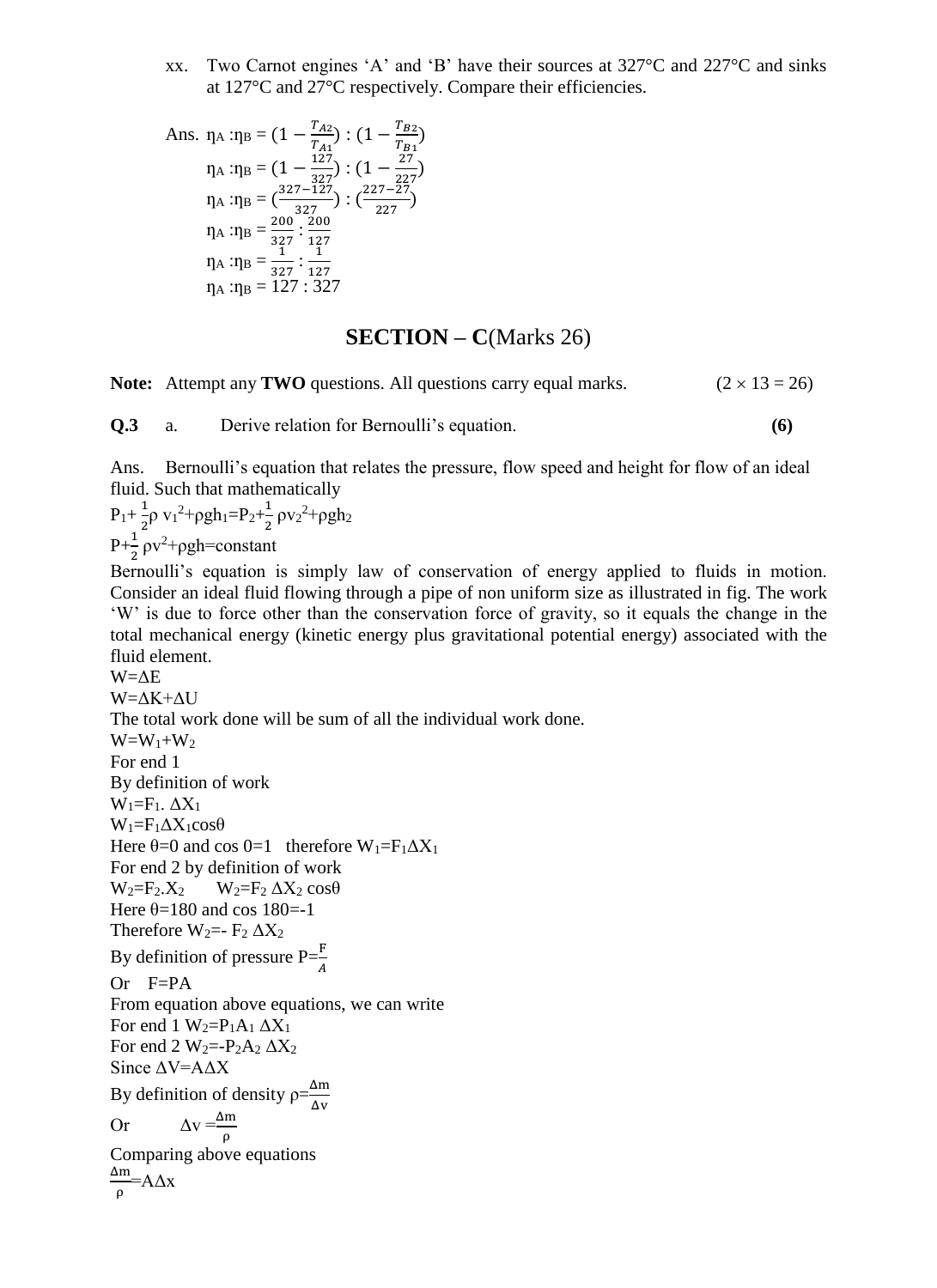Therefore,  $W = P_1 \frac{\Delta m_1}{a}$  $\frac{m_1}{\rho}$ - P<sub>2</sub> $\frac{\Delta m_2}{\rho}$ ρ The net change in kinetic energy ΔK is  $\Delta K = \frac{1}{2} \Delta m_2 v_2^2 - \frac{1}{2}$  $\frac{1}{2} \Delta m_1 v_1^2$ The net change in potential energy  $\Delta U$  is  $\Delta U = \Delta m_2gh_2 - \Delta m_1gh_1$ Using above equations  $P_1 \frac{\Delta m_1}{a}$  $\frac{\text{m1}}{\rho}$ - $P_2 \frac{\Delta \text{m2}}{\rho}$  $\frac{\text{m2}}{\text{ρ}} = \frac{1}{2}$  $\frac{1}{2} \Delta m_2 v_2^2 - \frac{1}{2}$  $\frac{1}{2}\Delta m_1v_1^2+\Delta m_2gh_2-\Delta m_1gh_1$ Since for ideal fluid equal mass should flow across both ends i.e  $\Delta m_1 = \Delta m_2 = \Delta m$ Hence above equation can be written as  $P_1 \frac{\Delta m}{\Delta}$  $\frac{\Delta m}{\rho}$  -  $P_2 \frac{\Delta m}{\rho}$  $\frac{\Delta m}{\rho} = \frac{1}{2}$  $\frac{1}{2} \Delta m v_2^2 - \frac{1}{2}$  $\frac{1}{2} \Delta m v_1^2 + \Delta m g h_2 - \Delta m g h_1$ Taking Δm as common Δm  $\frac{\Delta m}{\rho}$  (P<sub>1</sub>-P<sub>2</sub>) = Δm ( $\frac{1}{2}$  $rac{1}{2}v_2^2 - \frac{1}{2}$  $\frac{1}{2}v_1^2 + gh_2 - gh_1$ Multiplying both sides by  $\frac{\rho}{\Delta m}$  $P_1-P_2=\frac{1}{2}$  $\frac{1}{2} \rho v_2^2 - \frac{1}{2}$  $\frac{1}{2}$ ρv<sub>1</sub><sup>2</sup>+ρgh<sub>2</sub>-ρgh<sub>1</sub> Therefore  $P_1+\frac{1}{2}$  $\frac{1}{2} \rho v_1^2 + \rho g h_1 = P_2 + \frac{1}{2}$  $\frac{1}{2} \rho v_2^2 + \rho g h_2$  $P + \frac{1}{2}$  $\frac{1}{2}$   $\rho v^2 + \rho gh = constant$ 

### b. Find the ratio of distance travelled by free falling body in first, second and third second. **(4)**

Ans.  $S_1 = S_2 = S_3 = ?$  where  $S_1$ =distance travelled in  $1_{st}$  second  $S_2$ =distance travelled in  $2_{nd}$  second S<sub>3</sub>=distance travelled in  $3<sub>rd</sub>$  second Distance travelled in a specific second for a free-falling object is given by  $S_n = \frac{1}{2}$  $\frac{1}{2}g(t_n^2-t_{n-1}^2)$ Where  $t_n$  represents specific second. Now required ratio is  $S_1: S_2: S_3 = \frac{1}{3}$  $\frac{1}{2}$  g (1<sup>2</sup>-0<sup>2</sup>):  $\frac{1}{2}$  g(2<sup>2</sup>-1<sup>2</sup>):  $\frac{1}{2}$  g(3<sup>2</sup>-2<sup>2</sup>)  $S_1: S_2: S_3 = (1-0): (4-1): (9-4)$  $S_1: S_2: S_3 = 1: 3: 5$ 

c. If the force of an engine of automobile is doubled with the velocity remaining constant. What happens to its power? **(3) (3)** 

Ans.  $P = Fv$ If  $F' = 2F$  $P' = F'v = 2Fv = 2P$  $P' = 2P$ 

**Q.4** a. State Doppler effect. Also derive all the solution when apparent frequency of wave decreases than the real frequency. **(7)**

Ans. The apparent change in the frequency of sound, caused by the relative motion of the source of sound and listener is called Doppler Effect. Doppler Effect inter relates the measured frequency of the wave to the relative velocity of the source of sound and receiver. This phenomenon is called Doppler Effect after Christian Johann Doppler who showed in 1842 that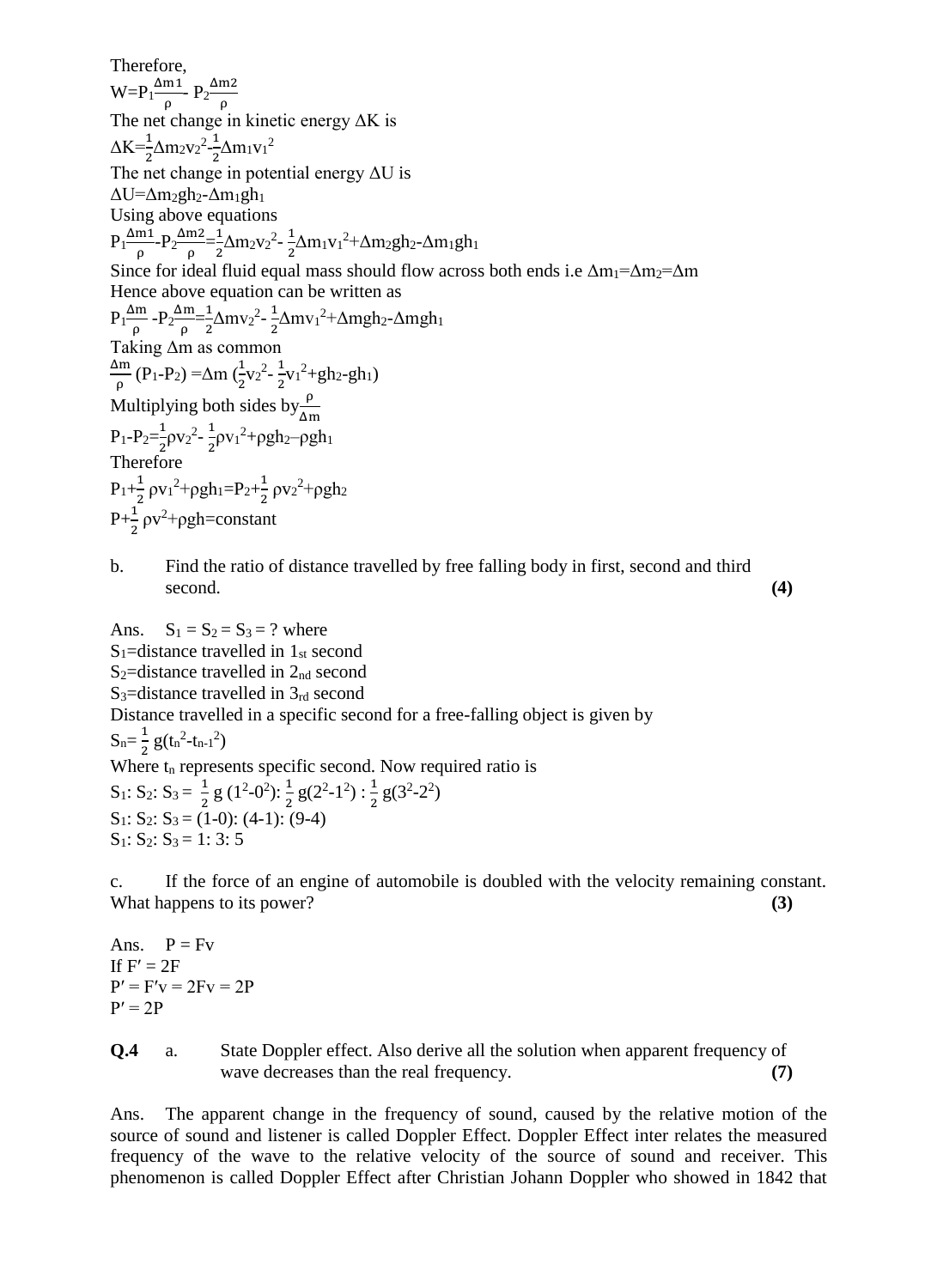frequency shift should be observed for sound and light waves due to relative motion between source and observer.

Apparent frequency of wave decreases when

- i. Source move away from stationary listener
- ii. Listener move away from stationary sounding source
- iii. Source and listener move away from each other.

If the sounding source "S" is moving away from the stationary listener with speed "a" then "f" number of waves are contained in distance (v+a), so the apparent wavelength  $\lambda'$  is

$$
\lambda' = \frac{v+a}{f}
$$

The apparent frequency fʹ is

$$
f' = \frac{v}{\lambda'}
$$
  
f' =  $\frac{v}{\lambda + a}$  f

As  $f' < f$ , so the pitch of sound decreases when the sounding source is moving away from the stationary listener.

When the listener moves away with speed "b" from a stationary sounding source, the speed of sound relative to the listener becomes v-b. As the wavelength remains the same so the observed frequency is

where  $f'' = \frac{v - b}{\lambda}$ <br>where  $\lambda'' = \frac{v}{f}$ 

$$
f'' = \frac{f}{v} + \frac{f}{v}
$$

Here f''<f so the pitch of sound decreases when the listener moves away from the stationary sounding source of sound.

When the source of sound and listener are moving away from each other, then apparent wavelength  $\lambda$ <sup>*'''*</sup> is

$$
\lambda''' = \frac{v-a}{f}
$$

The speed of sound relative to the listener is v-b and the apparent frequency f<sup>*'''*become</sup>

$$
f''' = \frac{v - b}{v + a} f
$$

As  $f'' < f$ , so the pitch of sound decreases when source and listener are moving away from each other.

b. A heat engine working according to second law of thermodynamics has 50% efficiency. What will be the temperature of its low temperature reservoir if high temperature reservoir is 327°C. **(3)**

Ans. 
$$
\eta = (1 - \frac{T_2}{T_1})
$$
 given,  $\eta = 50$  and  $T_1 = 327$   
\n
$$
50 = (1 - \frac{T_2}{327}) \times 100
$$
\n
$$
\frac{T_2}{327} = 1 - \frac{50}{100}
$$
\n
$$
T_2 = 163.5^{\circ}\text{C}
$$

c. What happens to the frequency of the mass spring system if length of the spring is cut into one third. **(3)**

Ans. If length of the spring is cut into one third then its spring constant k becomes three times  $k' = 3k$ 

Hence 
$$
f' = \frac{1}{2\pi} \sqrt{\frac{3k}{m}} = \frac{1}{2\pi} \sqrt{\frac{3k}{m}} = \sqrt{3} \frac{1}{2\pi} \sqrt{\frac{k}{m}} = \sqrt{3} f
$$
  
So,  $f' = \sqrt{3} f$